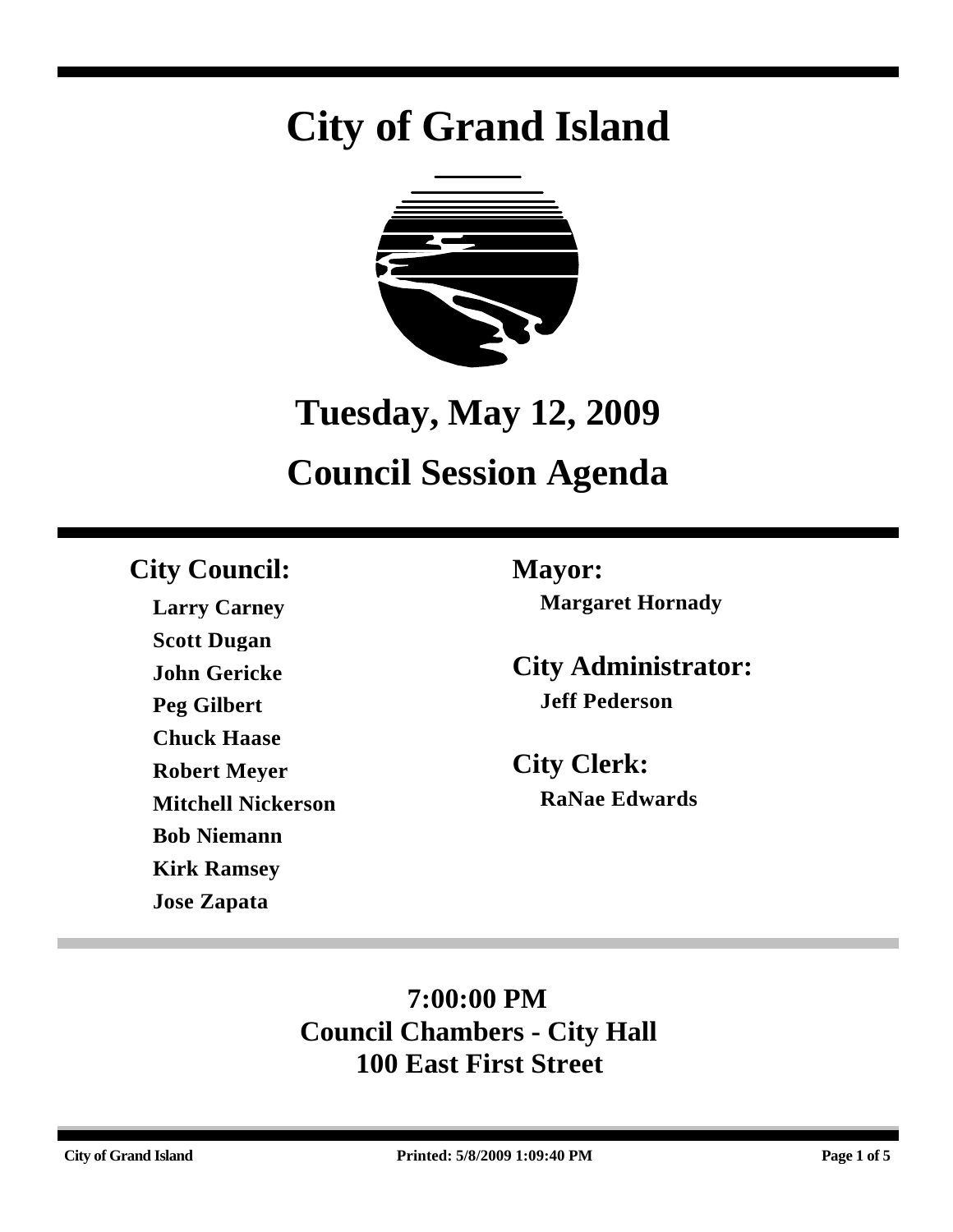#### **Call to Order**

**This is an open meeting of the Grand Island City Council. The City of Grand Island abides by the Open Meetings Act in conducting business. A copy of the Open Meetings Act is displayed in the back of this room as required by state law.**

**The City Council may vote to go into Closed Session on any agenda item as allowed by state law.**

#### **Invocation**

**Pledge of Allegiance**

**Roll Call**

### **A - SUBMITTAL OF REQUESTS FOR FUTURE ITEMS**

**Individuals who have appropriate items for City Council consideration should complete the Request for Future Agenda Items form located at the Information Booth. If the issue can be handled administratively without Council action, notification will be provided. If the item is scheduled for a meeting or study session, notification of the date will be given.**

#### **B - RESERVE TIME TO SPEAK ON AGENDA ITEMS**

**This is an opportunity for individuals wishing to provide input on any of tonight's agenda items to reserve time to speak. Please come forward, state your name and address, and the Agenda topic on which you will be speaking.**

### **MAYOR COMMUNICATION**

**This is an opportunity for the Mayor to comment on current events, activities, and issues of interest to the community.**

#### **C - PRESENTATIONS AND PROCLAMATIONS**

- **C1 Proclamation "Tourism Recognition Month" May, 2009**
- **C2 Presentation by Tam Allen, Chairman Nebraska State Fair Board Concerning Request for Ground Lease and Use of City Land for State Fair Vehicle Parking**

#### **E - PUBLIC HEARINGS**

- **E1 Public Hearing Concerning Acquisition of Utility Easement 3134 West Highway 34 - Central Community College**
- **E2 Public Hearing Concerning Acquisition of Utility Easement 4705 Gold Core**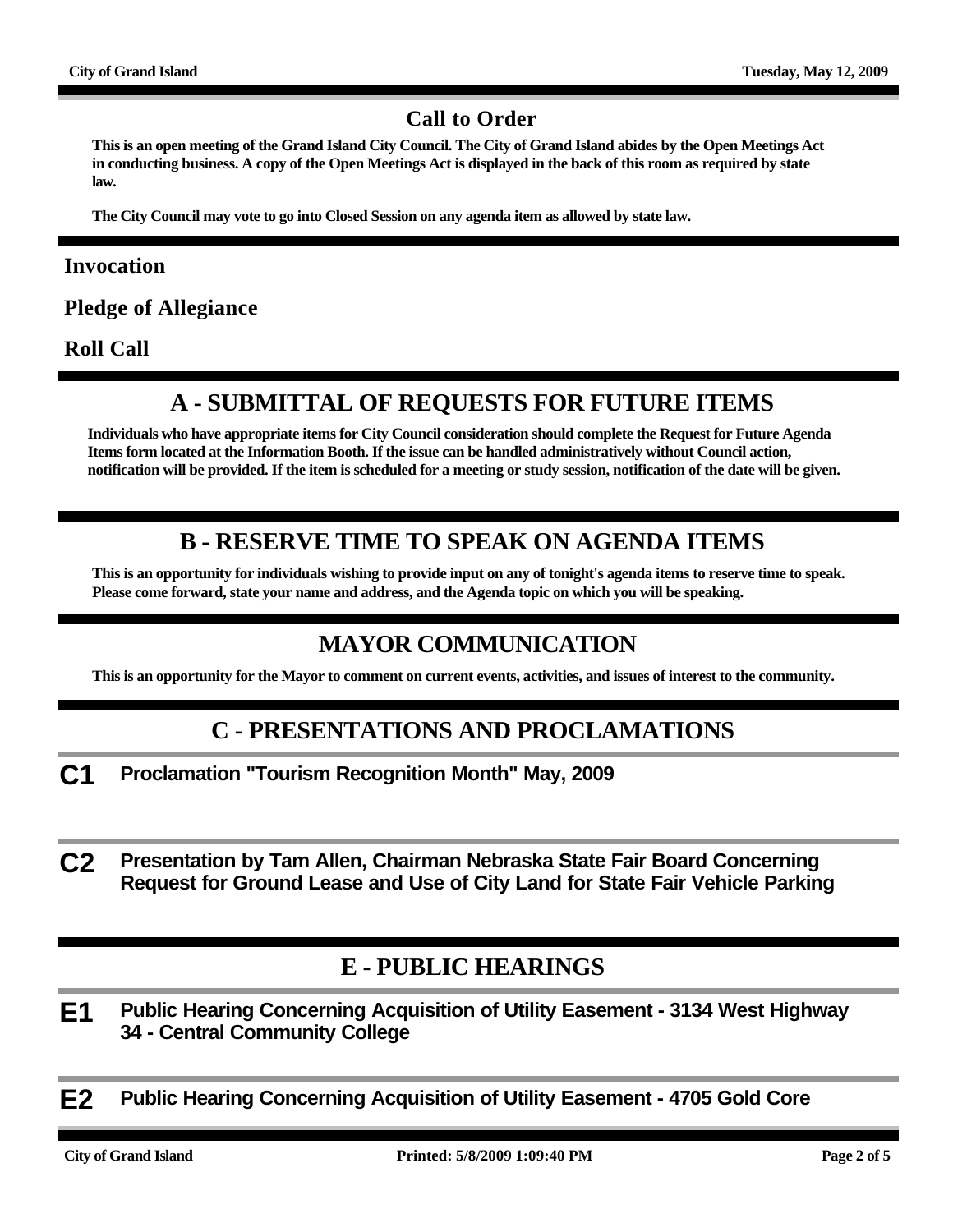**Drive - Zitski, LLC**

- **E3 Public Hearing Concerning Acquisition of Utility Easement 2216 East Highway 30 - Bosselman Carriers, Inc.**
- **E4 Public Hearing on Disestablishment of Business Improvement District No. 8**

*Are there any items the council would like removed from the consent agenda?*

#### **F - ORDINANCES**

- **F1 #9214 Consideration of Annexation of Property Located South of Case New Holland and West of Highway 281 (Second Reading)**
- **F2 #9215 Consideration of Lease-Purchase Agreement, Ground Lease and Escrow Agreement for Building and Related Improvements to Serve as a Recreational Facility for State Fair Activities (Second Reading)**
- **F3 #9216 Consideration of Disestablishment of Business Improvement District No. 8**
- **F4 #9217 Consideration of Firefighters and Police Pension Assets**

**F5 #9218 - Consideration of Issuance Refunding Various Purpose Bonds - Series 2009**

#### **G - CONSENT AGENDA**

- **G1 Approving Minutes of April 28, 2009 City Council Regular Meeting**
- **G2 Approving Minutes of May 5, 2009 City Council Study Session**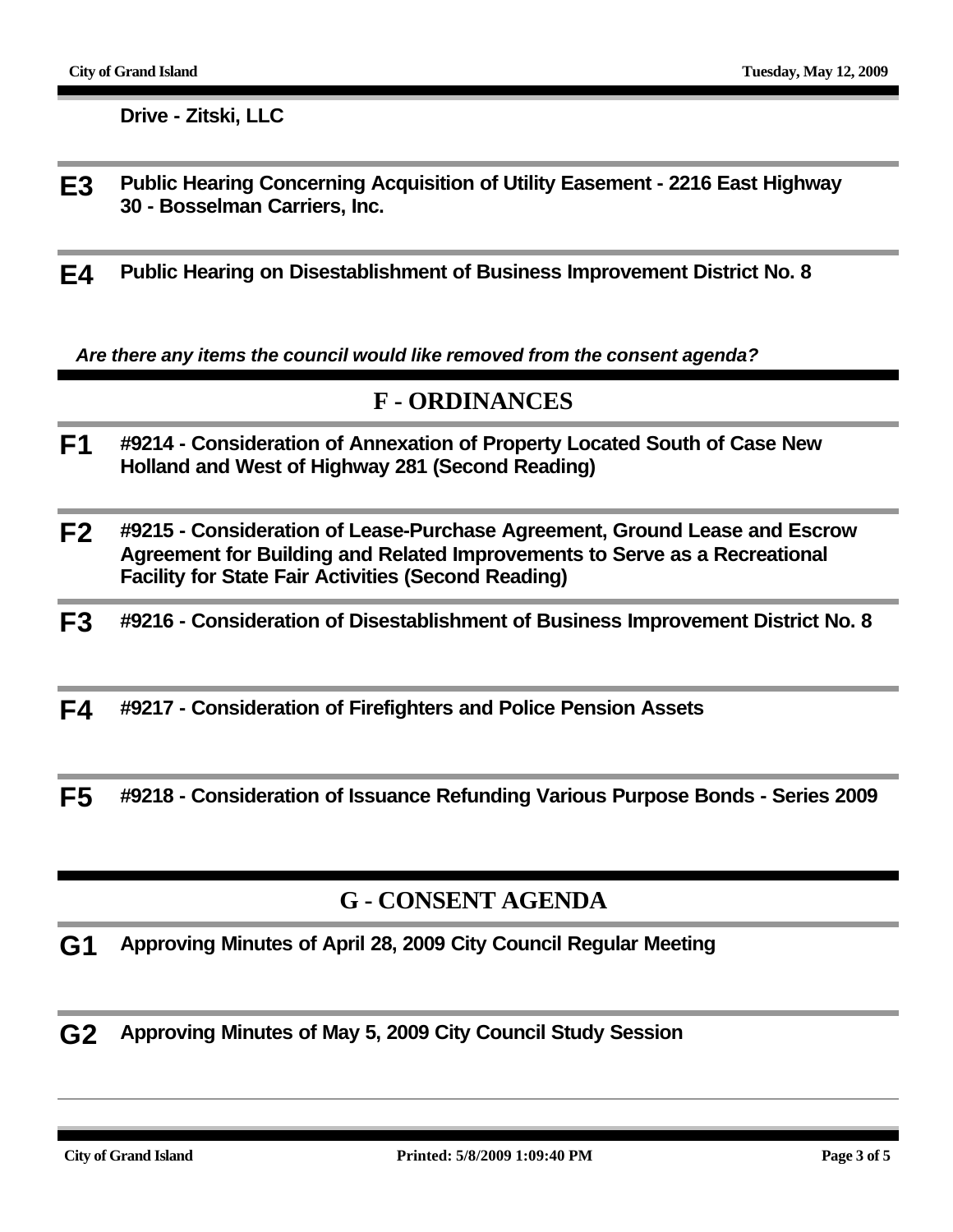- **G3 #2009-103 Approving Final Plat and Subdivision Agreement for DSK Subdivision**
- **G4 #2009-104 Approving Final Plat and Subdivision Agreement for Miracle Valley Second Subdivision**
- **G5 #2009-105 Approving Acquisition of Utility Easement 3134 West Highway 34 Central Community College**
- **G6 #2009-106 Approving Acquisition of Utility Easement 4705 Gold Core Drive Zitski, LLC**
- **G7 #2009-107 Approving Acquisition of Utility Easement 2216 East Highway 30 Bosselman Carriers, Inc.**
- **G8 #2009-108 Approving Access Permission to the Platte River Program for River Channel Monitoring**
- **G9 #2009-109 Approving Wind Generation Agreement between Douglas Brunk and Grand Island Utilities**
- **G10 #2009-110 Approving License Agreement with Unite Private Networks for Power Pole Attachments**
- **G11 #2009-111 Approving Renewal of Leases at Cornhusker Army Ammunition Plant for Storage Buildings**
- **G12 #2009-112 Approving 2 Hour Parking Zone on the East Side of Elm Street From 4th Street South to the Alley**
- **G13 #2009-113 Approving Agreement for Professional Engineering Services for a Project to Replace the Primary Clarifier Mechanisms at the Waste Water Treatment Plant**
- **G14 #2009-114 Approving Pioneer Consortium Interlocal Agreement for Library**